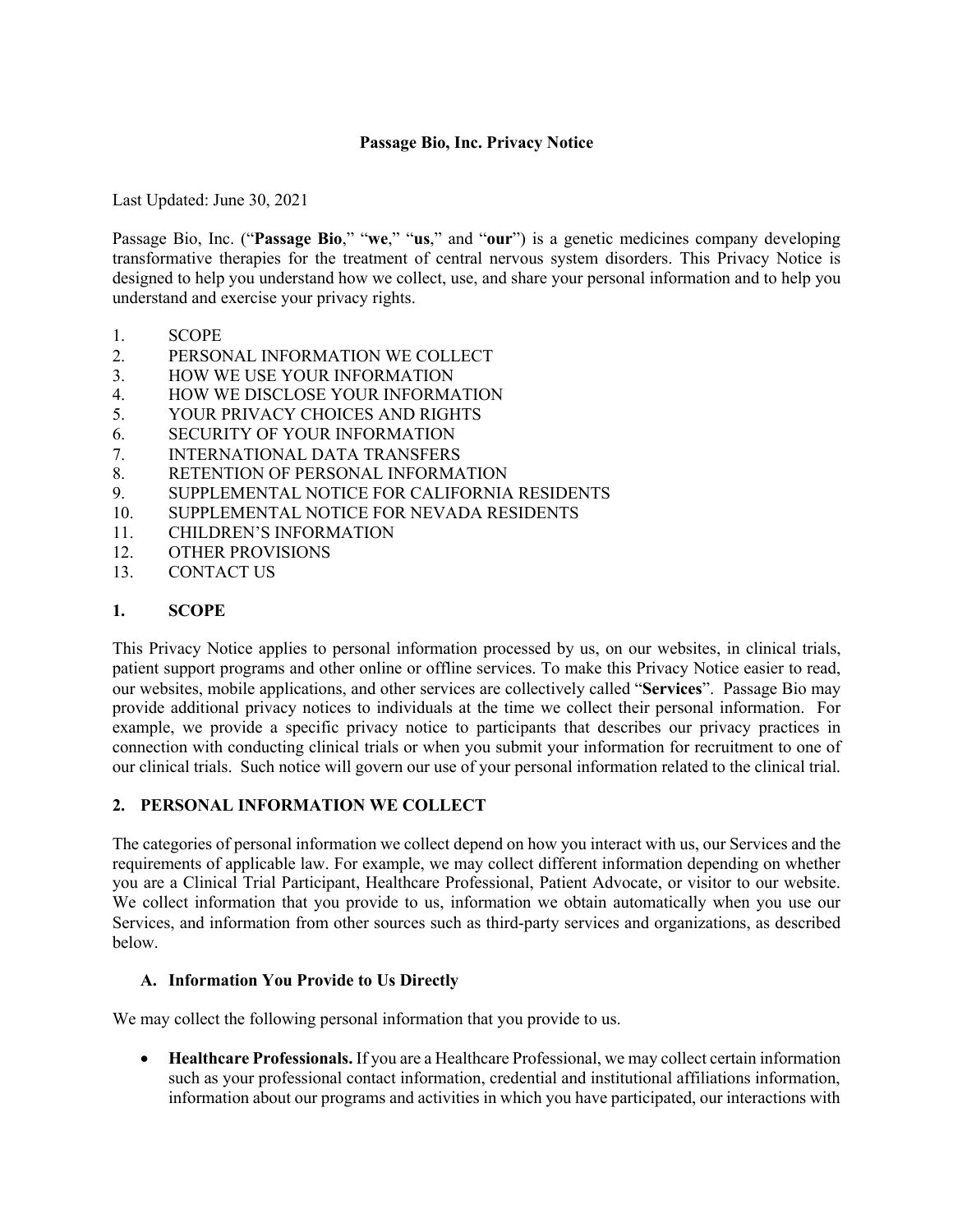you, published papers, your photograph, and/or prescribing of our products and information in any agreements executed with us.

- **Enrollment and Clinical Trial Referral Information.** When you enroll in our Services, such as our patient support programs or if you request to be matched to one of our clinical trial sites through one of our referral websites, we may collect information such as your name, email address, phone number, physical address, date of birth, and relevant information about your medical history.
- **Clinical Trial Participants.** In addition to Enrollment and Clinical Trail Referral Information, our clinical trial sites may collect driver's license, passport number, tax identification number, and health information related to your medications, medical history, medical insurance details, physical and mental health conditions, diagnoses, treatments, genetic information, and family medical history in connection with your participation in clinical trials. We collect such information only where you have provided your consent to disclose that information to us, as required by law.
- **Regulatory Information.** We are also obligated to collect certain personal information to comply with regulatory requirements, including information relating to any adverse effects you may have experienced when using our products. We collect such information only where you have provided your consent to disclose that information to us, as required by law.
- **Patient Advocates.** If you are a Patient Advocate, we may collect information such as your name, email address, and phone number.
- **Your Communications with Us**. We may collect personal information, such as your name, email address, and business contact information, when you request information about our Services, register for email alerts, request customer or technical support, apply for a job or otherwise communicate with us.
- **Surveys**. We may contact you to participate in surveys. If you decide to participate, you may be asked to provide certain information which may include personal information.
- **Business Development and Strategic Partnerships.** We may collect personal information from individuals and third parties to assess and pursue potential business opportunities.
- **Job Applications.** We may post job openings and opportunities on our Services. If you reply to one of these postings by submitting your application, CV and/or cover letter to us, we will collect and use your information to assess your qualifications.

# **B. Information Collected Automatically**

We may collect personal information automatically when you use our Services:

• **Automatic Data Collection**. We may collect certain information automatically when you use our Services, such as your Internet protocol (IP) address, user settings, MAC address, cookie identifiers, mobile carrier, mobile advertising and other unique identifiers, browser or device information, location information (including approximate location derived from IP address), and Internet service provider. We may also automatically collect information regarding your use of our Services, such as pages that you visit before, during and after using our Services, information about the links you click, the types of content you interact with, the frequency and duration of your activities, and other information about how you use our Services.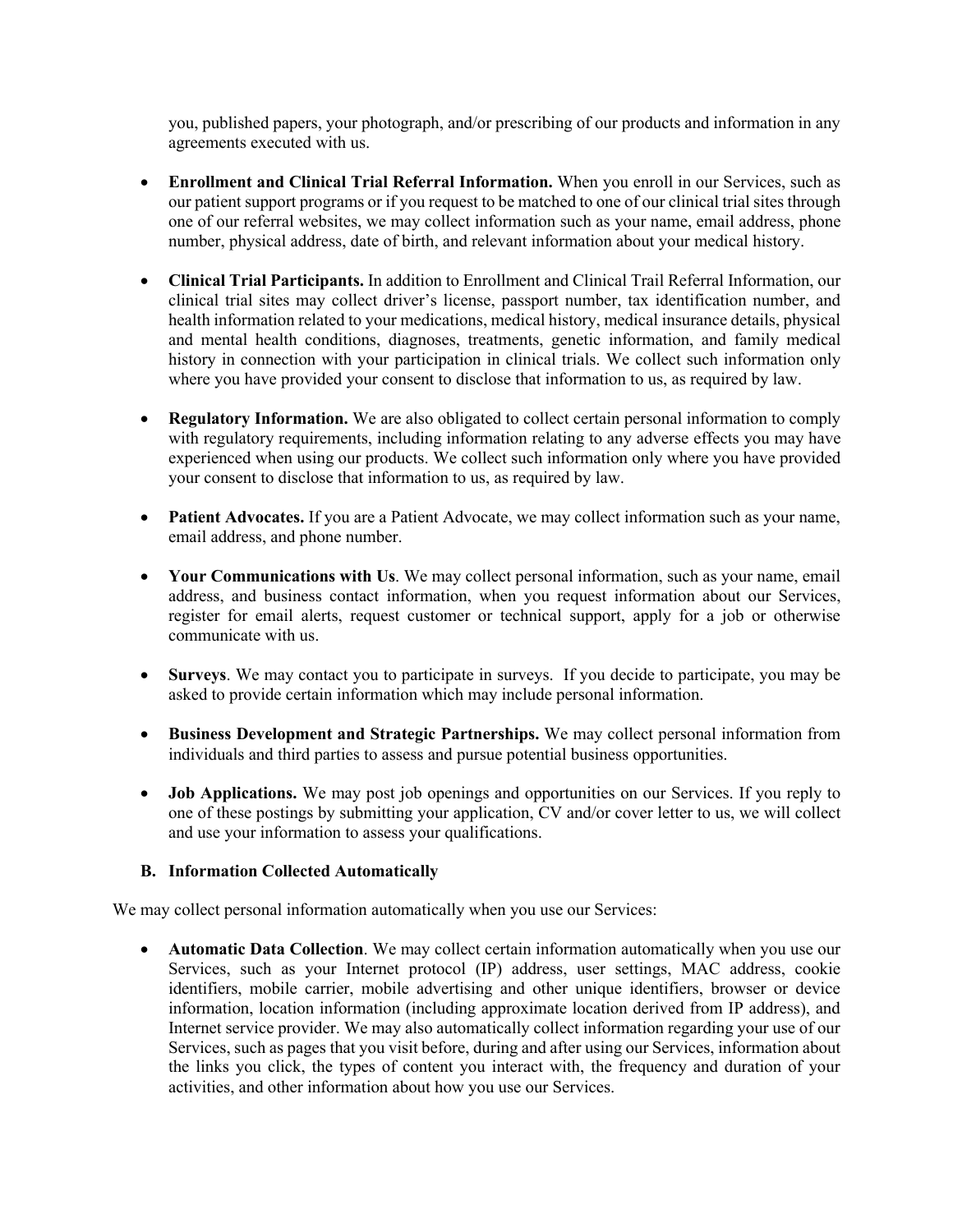- **Cookies, Pixel Tags/Web Beacons, and Other Technologies**. We, as well as third parties that provide content, advertising, or other functionality on our Services, may use cookies, pixel tags, local storage, and other technologies ("Technologies") to automatically collect information through your use of our Services.
	- **Cookies**. Cookies are small text files placed in device browsers that store preferences and facilitate and enhance your experience.
	- **Pixel Tags/Web Beacons**. A pixel tag (also known as a web beacon) is a piece of code embedded in our Services that collects information about engagement on our Services. The use of a pixel tag allows us to record, for example, that a user has visited a particular web page or clicked on a particular advertisement. We may also include web beacons in e-mails to understand whether messages have been opened, acted on, or forwarded.

Our uses of these Technologies fall into the following general categories:

- **Operationally Necessary**. This includes Technologies that allow you access to our Services, applications, and tools that are required to identify irregular website behavior, prevent fraudulent activity and improve security or that allow you to make use of our functionality;
- **Performance-Related**. We may use Technologies to assess the performance of our Services, including as part of our analytic practices to help us understand how individuals use our Services (*see Analytics below*);
- **Functionality-Related**. We may use Technologies that allow us to offer you enhanced functionality when accessing or using our Services. This may include identifying you when you sign into our Services or keeping track of your specified preferences, interests, or past items viewed;
- **Advertising- or Targeting-Related**. We may use first party or third-party Technologies to deliver content, including ads relevant to your interests, on our Services or on third-party websites.

*See Section 5 below to understand your choices regarding these Technologies.*

- **Analytics**. We may use Technologies and other third-party tools to process analytics information on our Services, including the following:
	- o **Google Analytics.** For more information, please visit Google Analytics' Privacy Policy. To learn more about how to opt-out of Google Analytics' use of your information, please click here.
	- o **New Relic.** For more information, please visit New Relic's Privacy Policy.

### **C. Information Collected from Other Sources**

We may obtain information about you from other sources, including through referrals, third-party services, public sources, social media platforms, and other organizations. For example, if you are a Healthcare Professional, we may collect information such as hospital affiliation, license information, areas of interest, contact information such as address, email, and phone number, and other due diligence related information.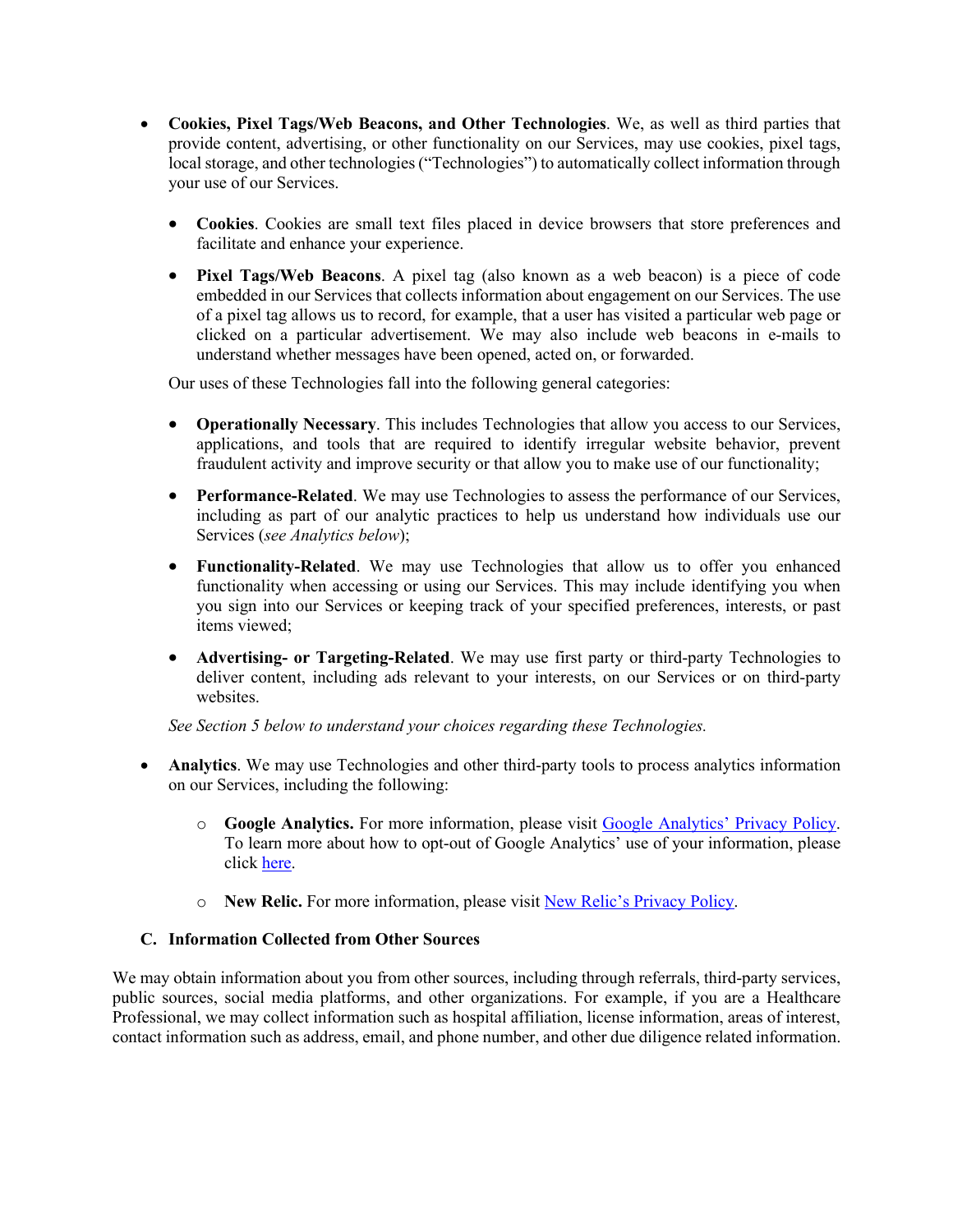## **3. HOW WE USE YOUR INFORMATION**

We use your information for a variety of business purposes, including to provide our Services, for administrative purposes, and to market our products and Services, as described below.

### **A. Provide Our Services**

We use your information to fulfil our contract with you and provide you with our Services, such as:

- Managing your information and accounts;
- Providing access to certain areas, functionalities, and features of our Services;
- Answering requests for customer or technical support;
- Communicating with you about your account, activities on our Services, and policy changes;
- Processing applications if you apply for a job, we post on our Services; and
- Allowing you to register for events.

## **B. Administrative Purposes**

We use your information for various administrative purposes, such as:

- Pursuing our legitimate interests such as direct marketing, research and development (including marketing research), network and information security, and fraud prevention;
- Detecting security incidents, protecting against malicious, deceptive, fraudulent or illegal activity, and prosecuting those responsible for that activity;
- Measuring interest and engagement in our Services;
- Short-term, transient use, such as contextual customization of ads;
- Improving, upgrading or enhancing our Services;
- Developing new products and Services;
- Ensuring internal quality control and safety;
- Authenticating and verifying individual identities;
- Debugging to identify and repair errors with our Services;
- Auditing relating to interactions, transactions and other compliance activities;
- Enforcing our agreements and policies; and
- Complying with our legal obligations.

### **C. Marketing and Advertising our Products and Services**

We may use personal information to tailor and provide you with content and advertisements. We may provide you with these materials as permitted by applicable law.

Some of the ways we market to you include email campaigns, custom audiences advertising, and "interestbased" or "personalized advertising," including through cross-device tracking.

If you have any questions about our marketing practices or if you would like to opt out of the use of your personal information for marketing purposes, you may contact us at any time as set forth below.

### **D. Other Purposes**

We also use your information for other purposes as requested by you or as permitted by applicable law.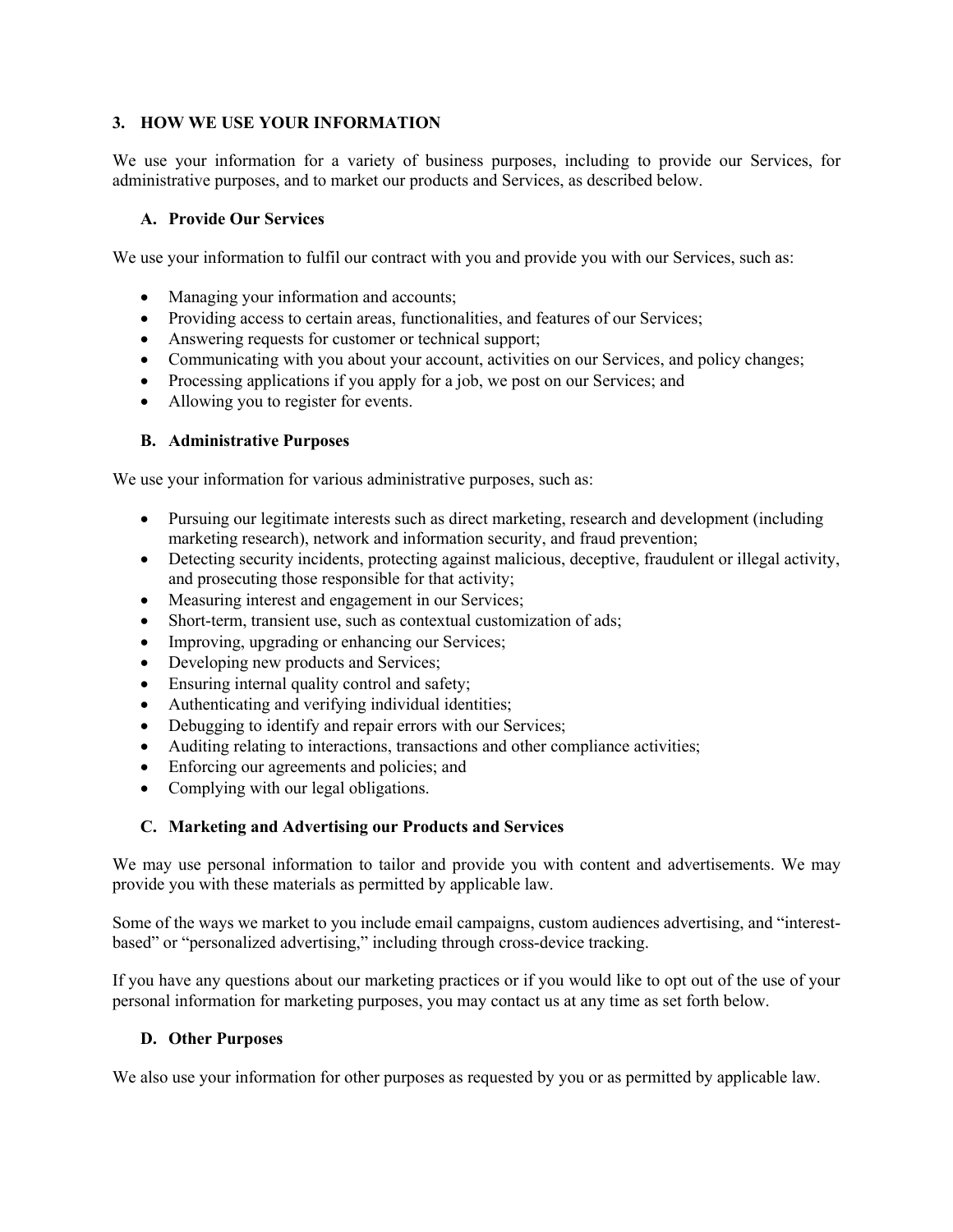- **Consent**. We may use personal information for other purposes that are clearly disclosed to you at the time you provide personal information or with your consent.
- **De-identified and Aggregated Information**. We may use personal information and other information about you to create de-identified and/or aggregated information, such as de-identified demographic information, de-identified location information, information about the device from which you access our Services, or other analyses we create.

## **4. HOW WE DISCLOSE YOUR INFORMATION**

We disclose your information to third parties for a variety of business purposes, including to provide our Services, to protect us or others, or in the event of a major business transaction such as a merger, sale, or asset transfer, as described below.

### **A. Disclosures to Provide our Services**

The categories of third parties with whom we may share your information are described below.

- **Clinical Research Organizations**. If you participate in clinical trials and research, the clinical trial sites may disclose any personal information you provide in conjunction with your participation, to the Clinical Research Organization ("CRO") we have partnered with, that is responsible for organizing the research or conducting the clinical trial. We endeavor not to collect clinical trial participant personal information directly, and other than pharmacovigilance data, all information we receive from the clinical trial sites and CROs are required to be de-identified.
- **Clinical Trial Sites**. If you request to be matched with a clinical trial site through our referral website, we may share your personal information with the clinical trial site closest to you so that the clinical trial site can contact you about participating in the trial.
- Service Providers. We may share your personal information with our third-party service providers, including clinical research organizations, companies providing services for our patient support program, and other service providers, who use that information to help us to provide our Services. This includes service providers that provide us with IT support, clinical trial services, hosting, customer service, and related services.
- **Business Partners**. We may share your personal information with business partners to provide you with a product or service you have requested. We may also share your personal information to business partners with whom we jointly offer products or services.
- **Affiliates**. We may share your personal information with our company affiliates.
- **Advertising Partners**. We may share your personal information with third-party advertising partners. These third-party advertising partners may set Technologies and other tracking tools on our Services to collect information regarding your activities and your device (e.g., your IP address, cookie identifiers, page(s) visited, location, time of day). These advertising partners may use this information (and similar information collected from other services) for purposes of delivering personalized advertisements to you when you visit digital properties within their networks. This practice is commonly referred to as "interest-based advertising" or "personalized advertising."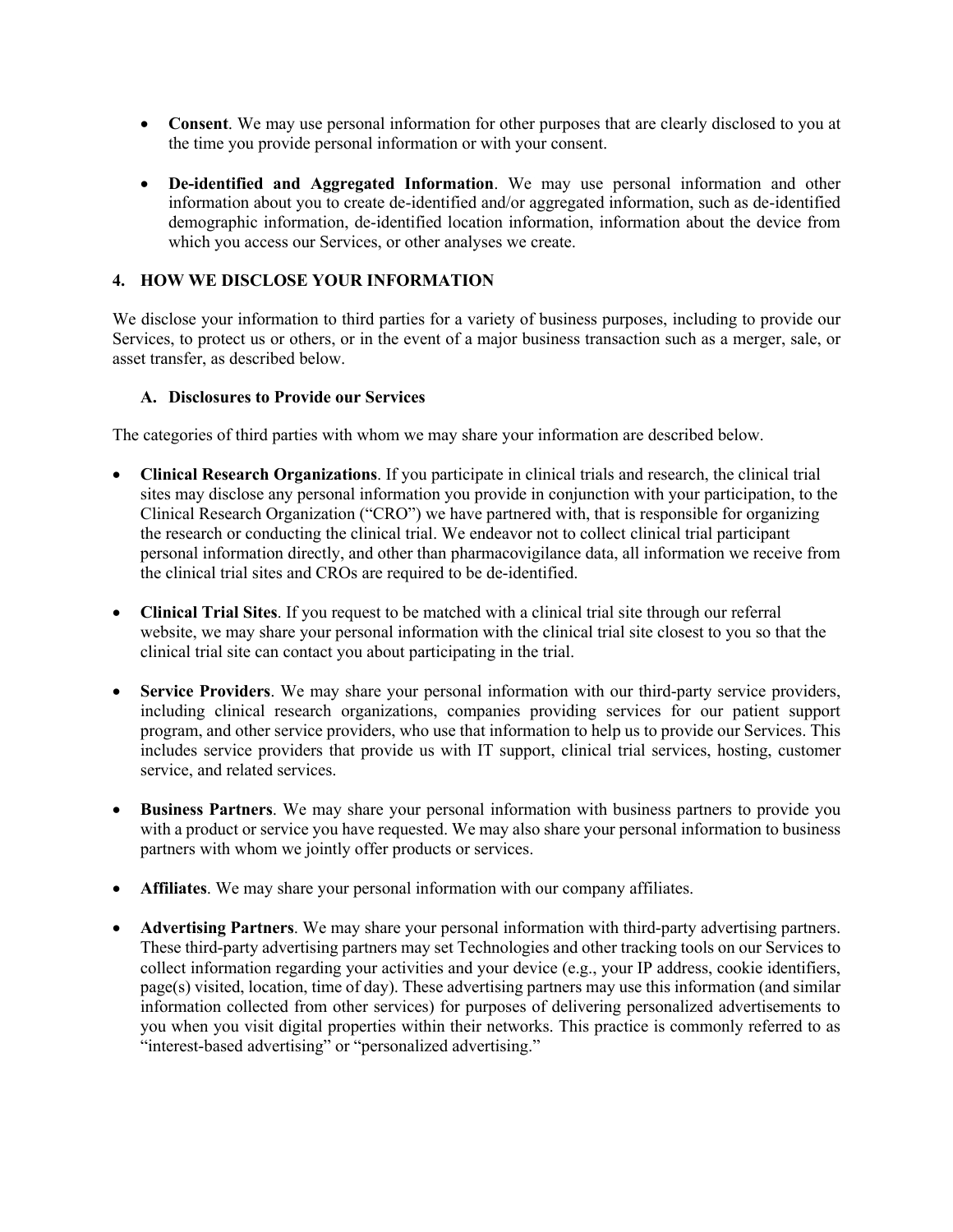• **APIs/SDKs**. We may use third-party Application Program Interfaces ("APIs") and software development kits ("SDKs") as part of the functionality of our Services. For more information about our use of APIs and SDKs, please contact us as set forth below.

## **B. Disclosures to Protect Us or Others**

We may access, preserve, and disclose any information we store associated with you to external parties if we, in good faith, believe doing so is required or appropriate to: comply with law enforcement or national security requests and legal process, such as a court order or subpoena; protect your, our, or others' rights, property, or safety; enforce our policies or contracts; collect amounts owed to us; or assist with an investigation or prosecution of suspected or actual illegal activity.

## **C. Disclosure in the Event of Merger, Sale, or Other Asset Transfers**

If we are involved in a merger, acquisition, financing due diligence, reorganization, bankruptcy, receivership, purchase or sale of assets, or transition of service to another provider, your information may be sold or transferred as part of such a transaction, as permitted by law and/or contract.

# **5. YOUR PRIVACY CHOICES AND RIGHTS**

**Your Privacy Choices**. The privacy choices you may have about your personal information are determined by applicable law and are described below.

- **Email and Telephone Communications**. If you receive an unwanted email from us, you can use the unsubscribe link found at the bottom of the email to opt out of receiving future emails. Note that you will continue to receive transaction-related emails regarding products or Services you have requested. We may also send you certain non-promotional communications regarding us and our Services, and you will not be able to opt out of those communications (e.g., communications regarding our Services or updates to our Terms or this Privacy Notice).
- **Text Messages.** You may opt out of receiving text messages from us by following the instructions in the text message you have received from us or by otherwise contacting us.
- **"Do Not Track**.**"** Do Not Track ("DNT") is a privacy preference that users can set in certain web browsers. Please note that we do not respond to or honor DNT signals or similar mechanisms transmitted by web browsers.
- **Cookies and Interest-Based Advertising**. You may stop or restrict the placement of Technologies on your device or remove them by adjusting your preferences as your browser or device permits. However, if you adjust your preferences, our Services may not work properly. Please note that cookie-based opt-outs are not effective on mobile applications. However, you may opt-out of personalized advertisements on some mobile applications by following the instructions for Android, iOS and others.

The online advertising industry also provides websites from which you may opt out of receiving targeted ads from data partners and other advertising partners that participate in self-regulatory programs. You can access these and learn more about targeted advertising and consumer choice and privacy by visiting the Network Advertising Initiative, the Digital Advertising Alliance, the European Digital Advertising Alliance, and the Digital Advertising Alliance of Canada.

Please note you must separately opt out in each browser and on each device.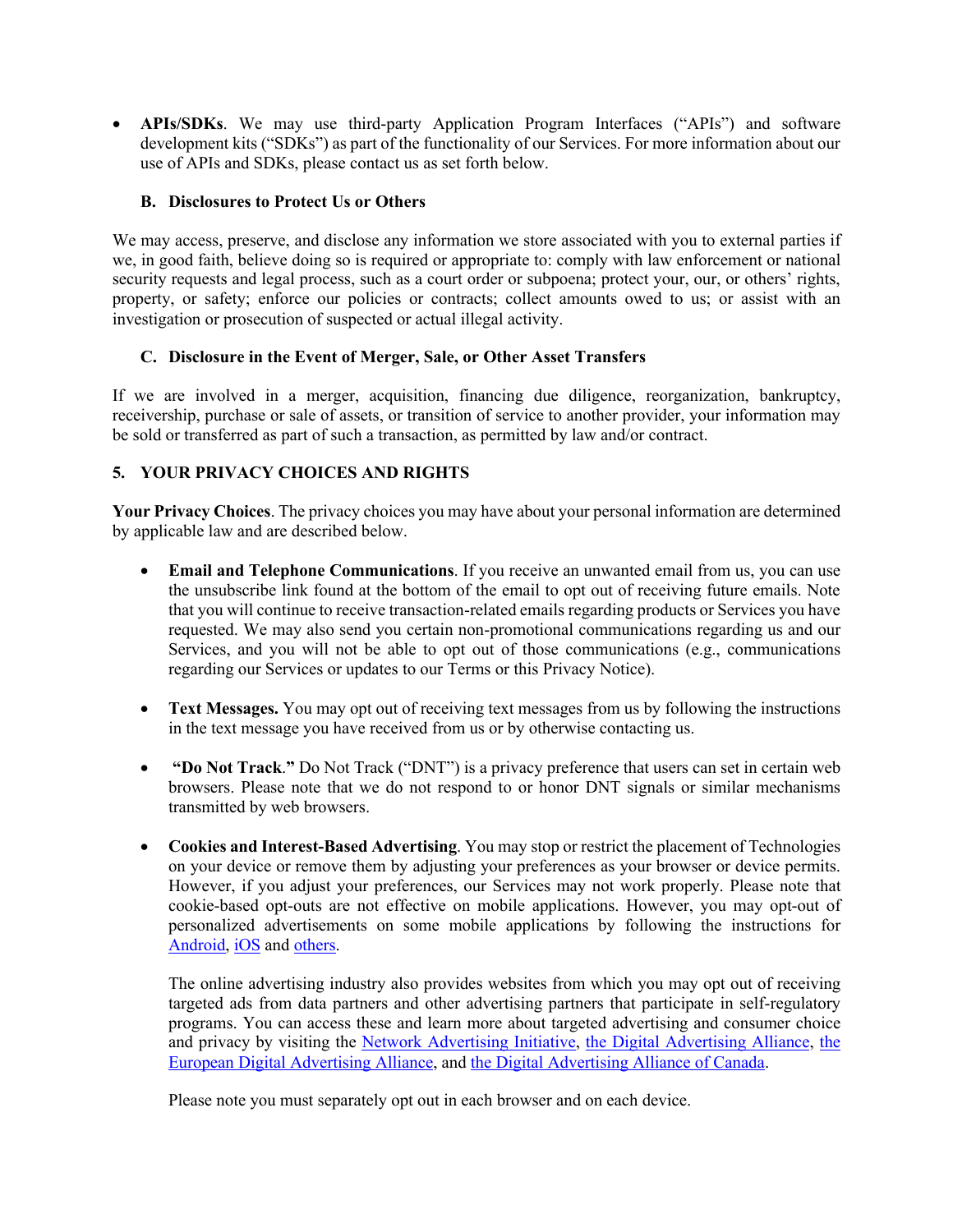**Your Privacy Rights**. In accordance with applicable law, you may have the right to:

- **Access Personal Information** about you, including: (i) confirming whether we are processing your personal information; (ii) obtaining access to or a copy of your personal information; and (iii) receiving an electronic copy of personal information that you have provided to us, or asking us to send that information to another company (the "right of data portability");
- **Request Correction** of your personal information where it is inaccurate or incomplete. In some cases, we may provide self-service tools that enable you to update your personal information;
- **Request Deletion** of your personal information;
- **Request Restriction of or Object to** our processing of your personal information; and
- **Withdraw your Consent** to our processing of your personal information.

If you would like to exercise any of these rights, please contact us as set forth below or as otherwise instructed in the additional privacy notices provided at the time we collected your personal information. We will process such requests in accordance with applicable laws

# **6. SECURITY OF YOUR INFORMATION**

We take steps to ensure that your information is treated securely and in accordance with this Privacy Notice. Unfortunately, no system is 100% secure, and we cannot ensure or warrant the security of any information you provide to us. We have taken appropriate safeguards to require that your personal information will remain protected and require our third-party service providers and partners to have appropriate safeguards as well. To the fullest extent permitted by applicable law, we do not accept liability for unauthorized disclosure.

By using our Services or providing personal information to us, you agree that we may communicate with you electronically regarding security, privacy, and administrative issues relating to your use of our Services. If we learn of a security system's breach, we may attempt to notify you electronically by posting a notice on our Services, by mail or by sending an email to you.

# **7. INTERNATIONAL DATA TRANSFERS**

All information processed by us may be transferred, processed, and stored anywhere in the world, including, but not limited to, the United States or other countries, which may have data protection laws that are different from the laws where you live. We endeavor to safeguard your information consistent with the requirements of applicable laws.

# **8. RETENTION OF PERSONAL INFORMATION**

We store the personal information we collect as described in this Privacy Notice for as long as you use our Services or as necessary to fulfill the purpose(s) for which it was collected, provide our Services, resolve disputes, establish legal defenses, conduct audits, pursue legitimate business purposes, enforce our agreements, and comply with applicable laws.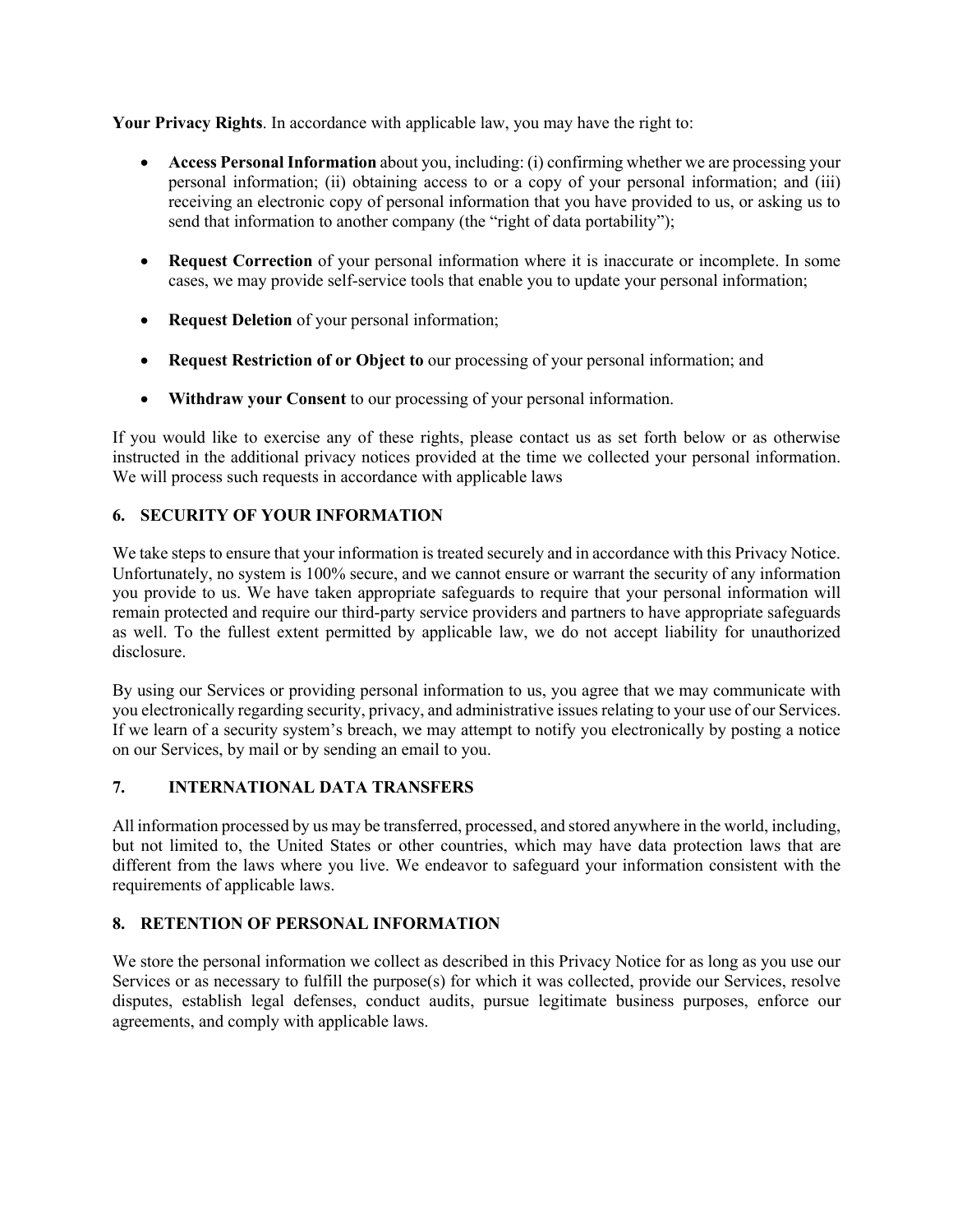## **9. SUPPLEMENTAL NOTICE FOR CALIFORIA RESIDENTS**

This Supplemental California Privacy Notice only applies to our processing of personal information that is subject to the California Consumer Privacy Act of 2018 ("CCPA"). The CCPA provides California residents with the right to know what categories of personal information Passage Bio has collected about them and whether Passage Bio disclosed that personal information for a business purpose (e.g., to a service provider) in the preceding 12 months. California residents can find this information below:

| <b>Category of Personal Information Collected by Passage Bio</b>                                                                                                                                                                                                                                                                                                                                                                                  | <b>Category of Third Parties</b><br><b>Information is Disclosed to for</b><br>a Business Purpose                                                                |
|---------------------------------------------------------------------------------------------------------------------------------------------------------------------------------------------------------------------------------------------------------------------------------------------------------------------------------------------------------------------------------------------------------------------------------------------------|-----------------------------------------------------------------------------------------------------------------------------------------------------------------|
| Identifiers.<br>A real name, alias, postal address, unique personal identifier, Internet<br>Protocol address, email address, or other similar identifiers.                                                                                                                                                                                                                                                                                        | Advertising partners<br>$\bullet$<br>Service providers<br>$\bullet$<br><b>Clinical Trial Sites</b><br>$\bullet$<br>Clinical Research Organizations<br>$\bullet$ |
| Personal information categories listed in the California Customer<br>Records statute (Cal. Civ. Code § 1798.80(e))<br>A name, signature, Social Security number, physical characteristics or<br>description, address, telephone number, passport number, driver's license or<br>state identification card number, insurance policy number, education,<br>employment, employment history, medical information, or health insurance<br>information. | Service providers<br>$\bullet$<br><b>Clinical Trial Sites</b><br>$\bullet$<br><b>Clinical Research Organizations</b><br>$\bullet$                               |
| Protected classification characteristics under California or federal law<br>Age (40 years or older), race, color, ancestry, national origin, citizenship,<br>medical condition, physical or mental disability, sex (including gender,<br>gender identity, gender expression, pregnancy or childbirth and related<br>medical conditions), genetic information (including familial genetic<br>information).                                         | Service providers<br>$\bullet$<br><b>Clinical Trial Sites</b><br>$\bullet$<br><b>Clinical Research Organizations</b><br>$\bullet$                               |
| <b>Commercial information</b><br>Records of products or services purchased, obtained, or considered, or other<br>purchasing or consuming histories or tendencies.                                                                                                                                                                                                                                                                                 | Service providers<br>$\bullet$<br><b>Clinical Trial Sites</b><br>$\bullet$<br><b>Clinical Research Organizations</b><br>$\bullet$                               |
| Internet or other electronic network activity<br>Browsing history, search history, information on a consumer's interaction<br>with an internet website, application, or advertisement.                                                                                                                                                                                                                                                            | Advertising partners<br>$\bullet$<br>Service providers<br>$\bullet$                                                                                             |
| Professional or employment-related information<br>Current or past job history.                                                                                                                                                                                                                                                                                                                                                                    | Service providers<br>$\bullet$<br><b>Clinical Trial Sites</b><br>$\bullet$<br>Clinical Research Organizations<br>$\bullet$                                      |

The categories of sources from which we collect personal information and our business and commercial purposes for using personal information are set forth in "Personal Information We Collect" and "How We Use Your Personal Information" above, respectively.

## **"Sales" of Personal Information under the CCPA**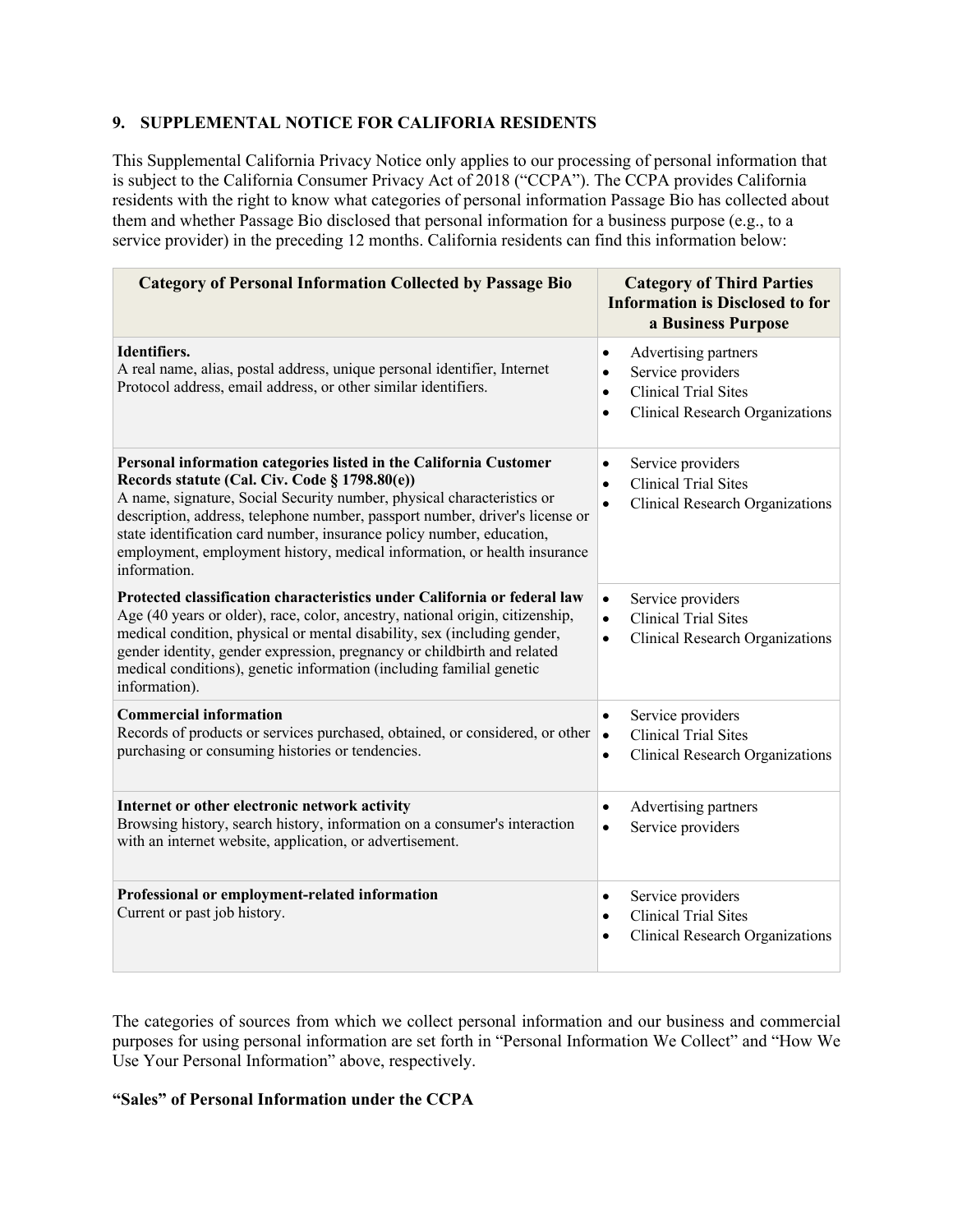For purposes of the CCPA, Passage Bio does not "sell" personal information, nor do we have actual knowledge of any "sale" of personal information of minors under 16 years of age.

### **Additional Privacy Rights for California Residents**

**Non-Discrimination.** California residents have the right not to receive discriminatory treatment by us for the exercise of their rights conferred by the CCPA.

**Authorized Agent.** Only you, or someone legally authorized to act on your behalf, may make a verifiable consumer request related to your personal information. You may also make a verifiable consumer request on behalf of your minor child. To designate an authorized agent, please contact us as set forth in "Contact Us" below and provide written authorization signed by you and your designated agent.

**Verification**. To protect your privacy, we will take steps the following steps to verify your identity before fulfilling your request. When you make a request, we will ask you to provide sufficient information that allows us to reasonably verify you are the person about whom we collected personal information or an authorized representative, which may include asking you to answer questions regarding your account and use of our Services.

If you are a California resident and would like to exercise any of your rights under the CCPA, please contact us as set forth in "Contact Us" below. We will process such requests in accordance with applicable laws.

**Accessibility**. This Privacy Notice uses industry-standard technologies and was developed in line with the World Wide Web Consortium's Web Content Accessibility Guidelines, version 2.1**.** If you wish to print this policy, please do so from your web browser or by saving the page as a PDF.

### **10. SUPPLEMENTAL NOTICE FOR NEVADA RESIDENTS**

If you are a resident of Nevada, you have the right to opt-out of the sale of certain Personal Information to third parties who intend to license or sell that Personal Information. You can exercise this right by contacting us at  $info@passagebio.com$  with the subject line "Nevada Do Not Sell Request" and providing us with your name and the email address associated with your account. Please note that we do not currently sell your Personal Information as sales are defined in Nevada Revised Statutes Chapter 603A. If you have any questions, please contact us as set forth below.

### **11. CHILDREN'S INFORMATION**

The Services are not directed to children under 13 (or other age as required by local law), however we may collect some information from children if your child participates in a clinical trial. We take additional steps to obtain the parent or guardian's verifiable consent before collecting any information from a child.

If you are a parent or guardian and believe that your child has provided personal information to us without your consent, you may contact us as described below. If we become aware that a child has provided us with personal information in violation of applicable law, we will delete any personal information we have collected, unless we have a legal obligation to keep it.

# **12. OTHER PROVISIONS**

**Third-Party Websites/Applications.** The Services may contain links to other websites/applications and other websites/applications may reference or link to our Services. These third-party services are not controlled by us. We encourage our users to read the privacy policies of each website and application with